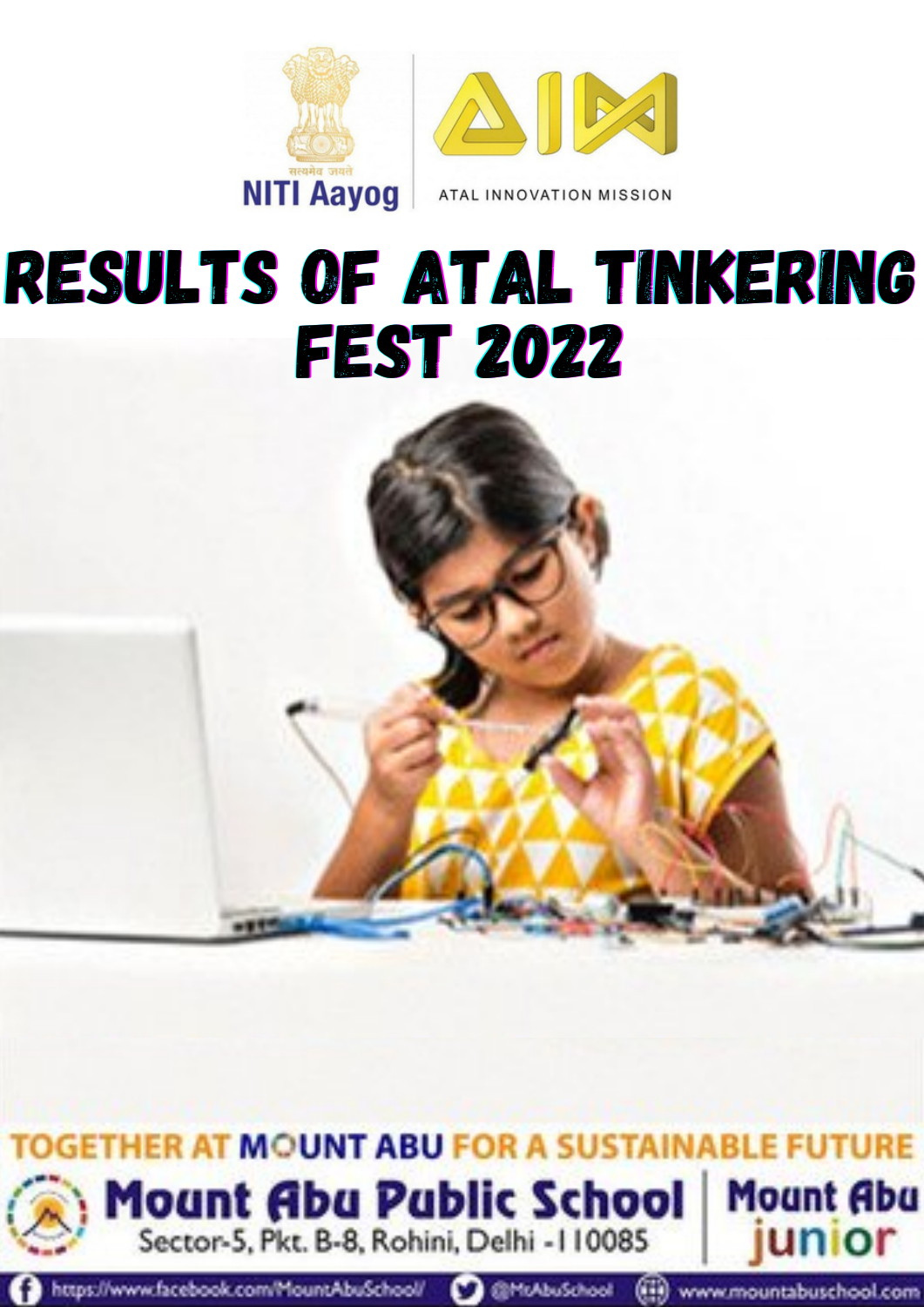Zero to Hero

The path of success defines from zero to hero. Don't forget to change business for good if you want to change the world, then you should. If you think with your head and listen to your heart, I promise you a flying start.

| <b>NAME OF THE</b><br><b>SCHOOL</b>                       | <b>NAME OF THE</b><br><b>PARTICIPANTS</b>                         | <b>POSITION</b> |
|-----------------------------------------------------------|-------------------------------------------------------------------|-----------------|
| Maa Anandmayee<br>Memorial School,<br>Raiwala, Uttrakhand | Nidhi Rana<br>Pawan<br>Sakshi                                     | 1st             |
| Bal Bhawan Public<br>School, Mayur Vihar,<br>Delhi        | Keshav Suyal<br>Kavya Rastogi<br>Biswa Mohan<br>Tanisha           | 2nd             |
| <b>Bal Bharti Public</b><br>School, Pitampur, Delhi       | Harsh Gupta                                                       |                 |
| Subodh Public School,<br>Rambagh, Jaipur                  | Mahak Lashkari<br>Pulkit Sharma<br>Hardik Gothwala<br>Mudit Mehta | 3rd             |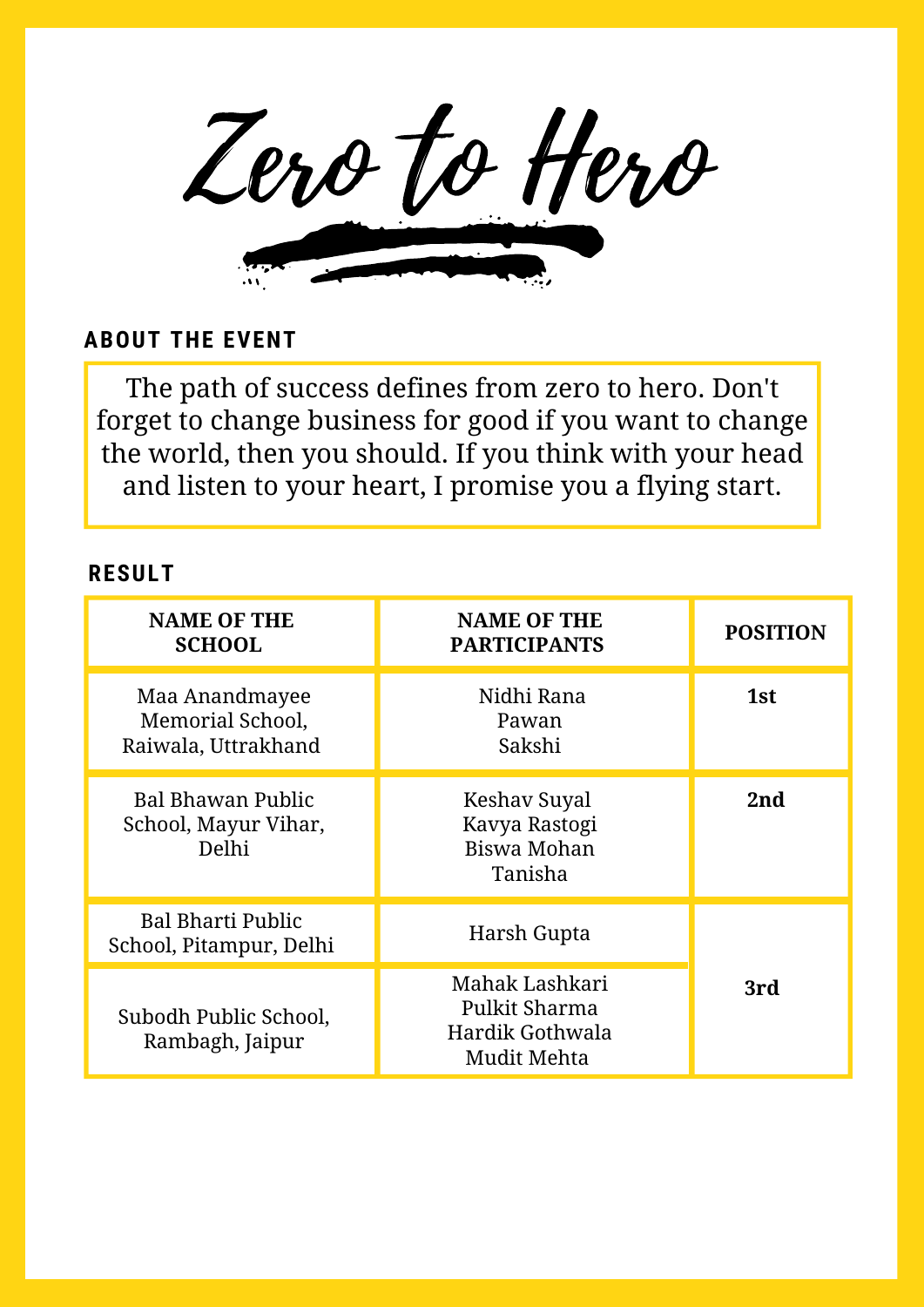Clean-O-Air

Pollution has been on a constant rise since the past decade especially in Delhi. The virtual model will analyse the pollutants in the air such that it is in sync with theme of India @ 75 concerning Delhi pollution

| <b>NAME OF THE</b><br><b>SCHOOL</b>                              | <b>NAME OF THE</b><br><b>PARTICIPANTS</b> | <b>POSITION</b> |
|------------------------------------------------------------------|-------------------------------------------|-----------------|
| <b>Bal Bhawan Public</b><br>School, Mayur Vihar,<br><b>Delhi</b> | Utkarsh Tiwari<br>Karan Raj               | 1st             |
| Rainbow English SR.<br>Sec School, Delhi                         | Ashwani Jaiswal<br>Vanshika               | 2nd             |
| Himalaya Public Sr.<br>Sec. School, Delhi                        | Ronit Singh<br>Tushar Sachdeva            | 3rd             |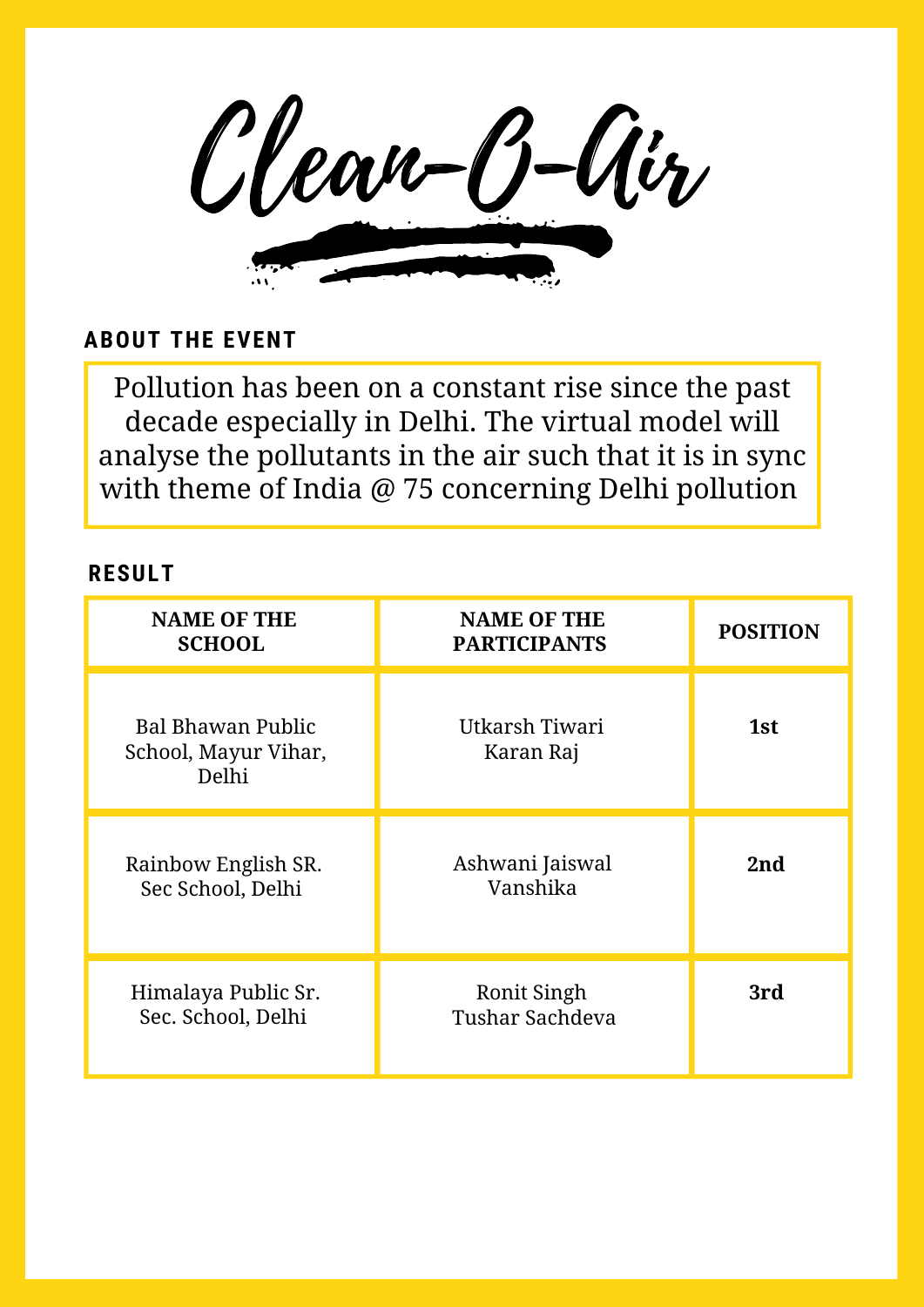Kindness Gaming Zone

Kindness truly is a selfless act of helping others without expecting anything in return. When you are kind, you lead a peaceful, happy life and you sleep better at night. Let's target to create a zone which brings out the essence of kindness alongwith beautifully conveying the message that every act of kindness matters.

| <b>NAME OF THE</b><br><b>SCHOOL</b>               | <b>NAME OF THE</b><br><b>PARTICIPANTS</b> | <b>POSITION</b> |
|---------------------------------------------------|-------------------------------------------|-----------------|
| <b>Bal Bharti Public</b><br>School, Dwarka, Delhi | Soham Bindroo<br>Akshit Gupta             | 1st             |
| Rishikul Vidyapeeth,<br>Alipur                    | Prem<br>Krishna                           |                 |
| Lancer's Convent,<br>Delhi                        | Pranay Khatri<br>Aditya Daryani           | 2nd             |
| <b>DCM Senior Secondary</b><br>school, Punjab     | Pranjil Bansal<br>Vaibhay chandok         | 3rd             |
| Shri Tula Ram Public<br>School, Delhi             | Deepanshi<br>Aditya                       |                 |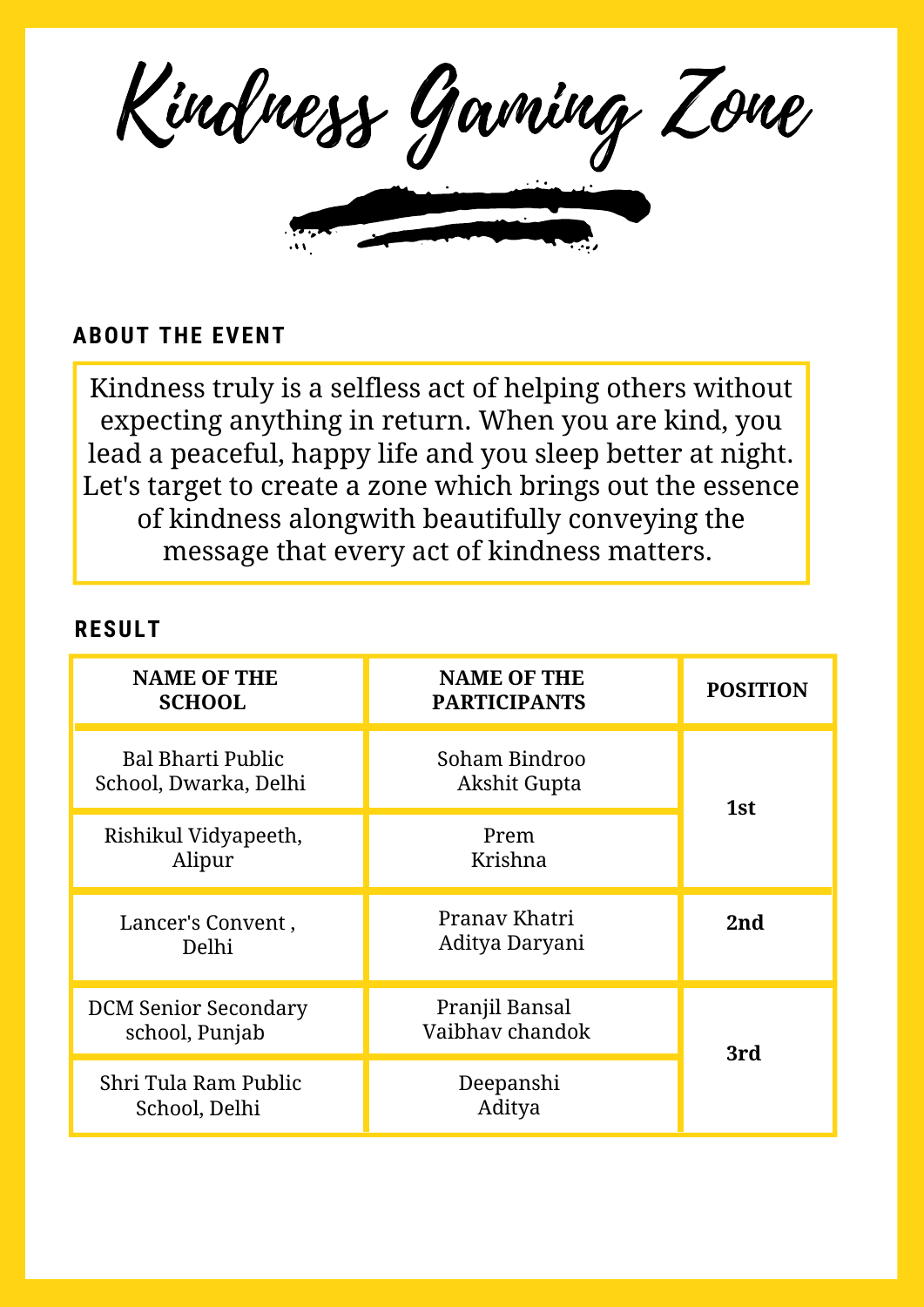Change Leaders

"Leadership is the capacity to translate vision into reality" There are a range of policies in place that aim to mitigate adverse impacts of climate change. Students have the opportunity to prove their mettle in leadership roles by envisioning a climate action plan which endeavors to achieve sustainability, fulfill India's development goals and reduce net emissions.

| <b>NAME OF THE</b><br><b>SCHOOL</b>                     | <b>NAME OF THE</b><br><b>PARTICIPANTS</b> | <b>POSITION</b> |
|---------------------------------------------------------|-------------------------------------------|-----------------|
| Bal Bharti Public<br>School, Dwarka, Delhi              | Rohan Sharma<br>Shivansh bhargava         | 1st             |
| DAV Barkhakhana,<br><b>Jharkhand</b>                    | Gyanshree                                 |                 |
| Lilawati Vidya Mandir,<br>Delhi                         | Ujjwal<br>Aditya                          | 2nd             |
| <b>Bal Bharti Public</b><br>School, Pitampura,<br>Delhi | Arth singhal<br>Geetansh                  |                 |
| DAV Model School,<br>Durgapur, West Bengal              | Supratim Chatterjee<br>Souhardya Roy      | 3rd             |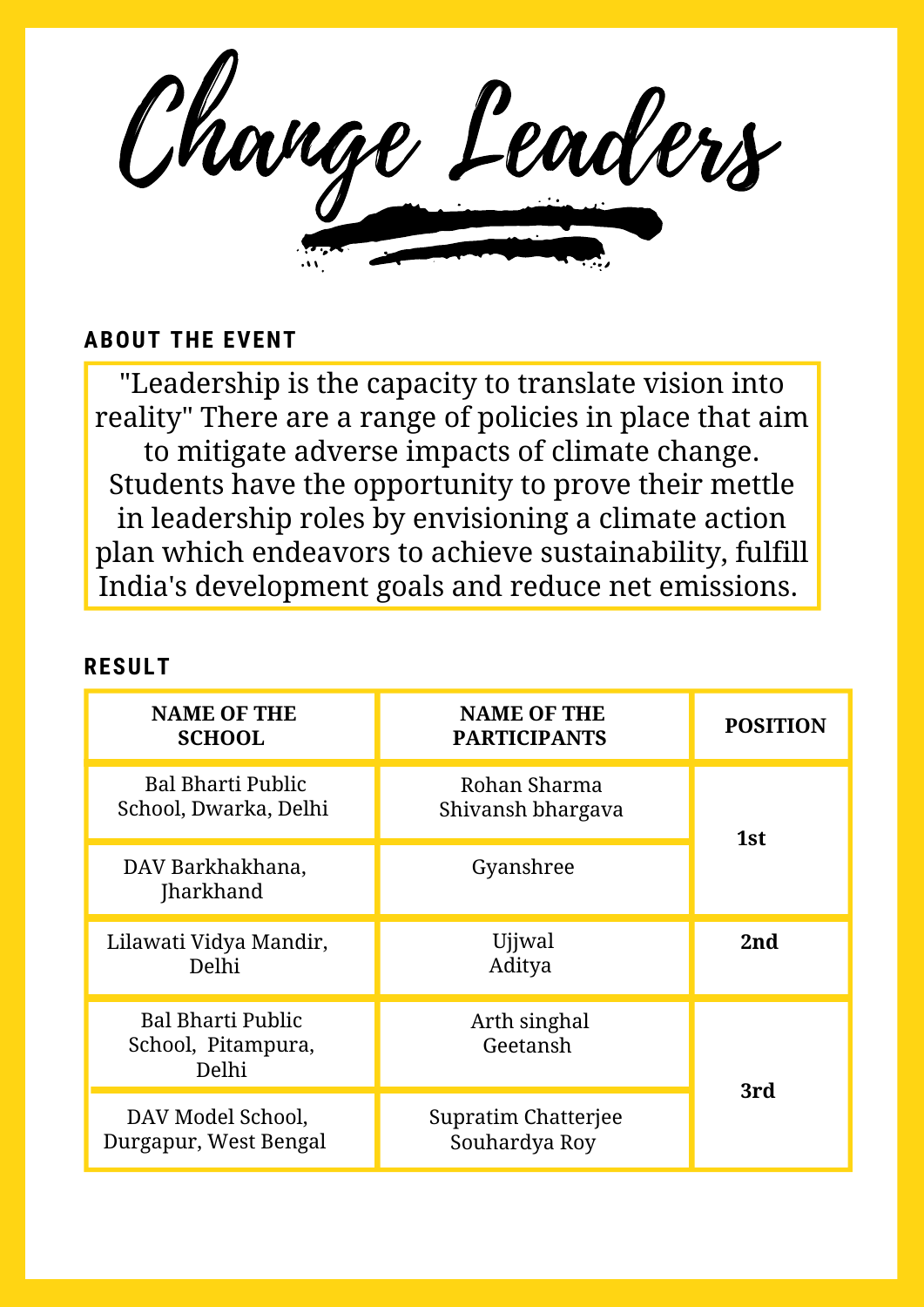Pollution-free Delhi 2047

Delhi is often ranked amongst the world's most polluted cities, and air pollution has reached "hazardous" levels already. In order to reduce air pollution levels in the city, we should gear up all together and work hand in hand. Let us tinker to target a pollution-free Delhi by 2047.

| <b>NAME OF THE</b><br><b>SCHOOL</b>                    | <b>NAME OF THE</b><br><b>PARTICIPANTS</b> | <b>POSITION</b> |
|--------------------------------------------------------|-------------------------------------------|-----------------|
| Lancer's Convent<br>School, Rohini, Delhi              | Renee Moda<br>Jas Vohra                   | 1st             |
| <b>Brain International</b><br>School, Vikaspuri, Delhi | Dhairya                                   |                 |
| Harvest International<br>School, Kodathu,<br>Karnataka | Aditya Mohan<br>Aarush                    | 2nd             |
| Sunbeam Lahartara,<br>Varanasi                         | Meet Taloni<br>Keshav Singhal             | 3rd             |
| Himalaya Public<br>School, Delhi                       | Misti Kuhar<br>Svar Sharma                |                 |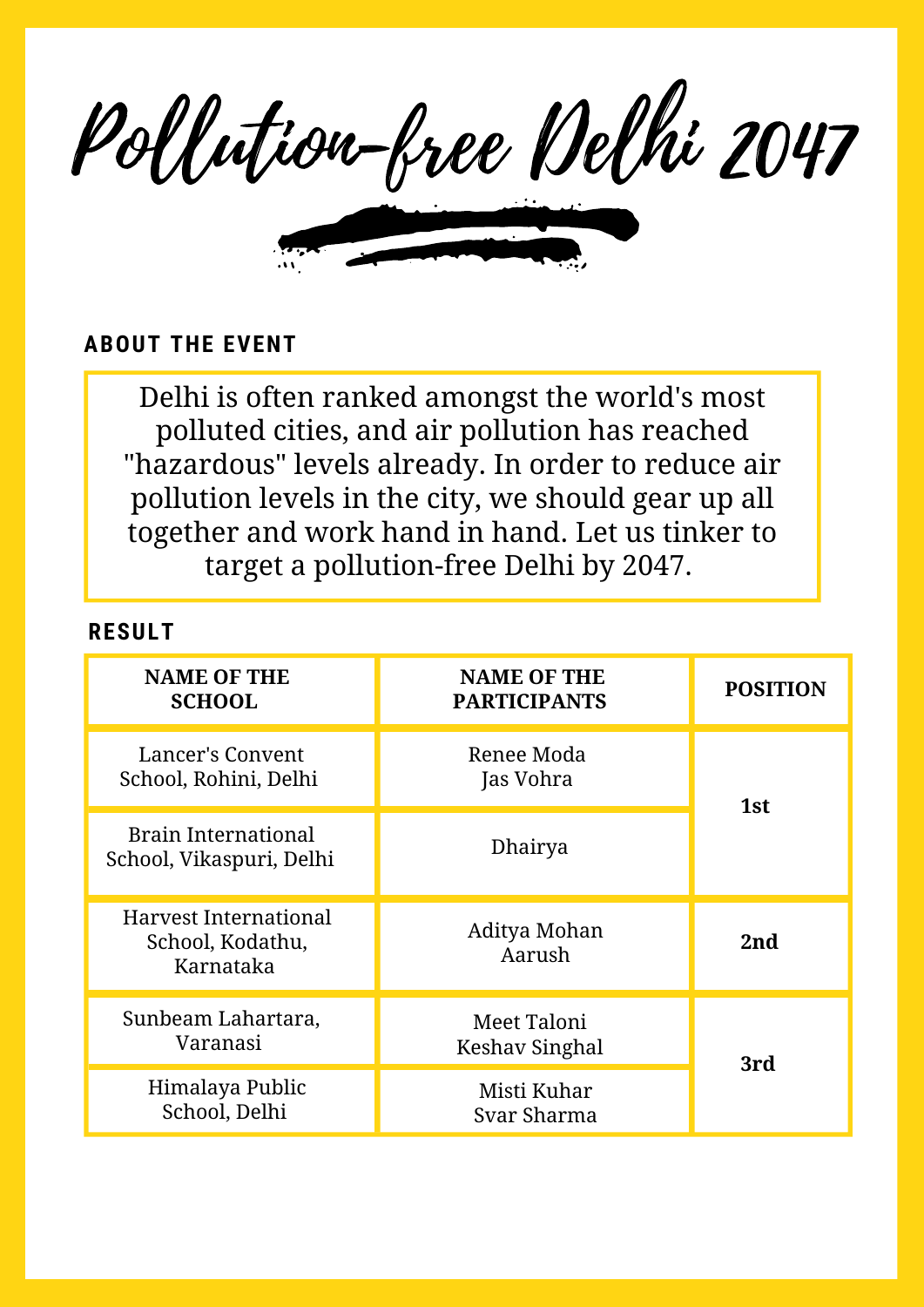Floating on thin ice

"Ensure access to affordable, reliable, sustainable and modern energy for all". In order to achieve this target, let us tinker and work together to create a working insulation system to facilitate access to sustainable, effective, efficient and energy saving insulation products.

| <b>NAME OF THE</b><br><b>SCHOOL</b>                    | <b>NAME OF THE</b><br><b>PARTICIPANTS</b> | <b>POSITION</b> |
|--------------------------------------------------------|-------------------------------------------|-----------------|
| Modern school,<br>Shalimar Bagh, Delhi                 | Ishika Chhabra<br>Daivik Kumar            | 1st             |
| Sri Ram Global School,<br>Delhi West                   | Ayush Verma<br>Samit kathuria V           |                 |
| Jammu Sanskriti<br>School, Jammu                       | Ayanvi Singh<br>Aarvi Singh               | 2nd             |
| <b>Brain international</b><br>school, Vikaspuri, Delhi | Ananya Singh                              |                 |
| Sunbeam Lahartara,<br>Varanasi                         | Dhruy Saxena<br>Aanya Garg                |                 |
| Subodh Public School,<br>Rambagh, Jaipur               | Tanishka Keshwani<br>Vidhi Soni           | 3rd             |
| Ramjas International<br>School, RK Puram,<br>Delhi     | Viraj                                     |                 |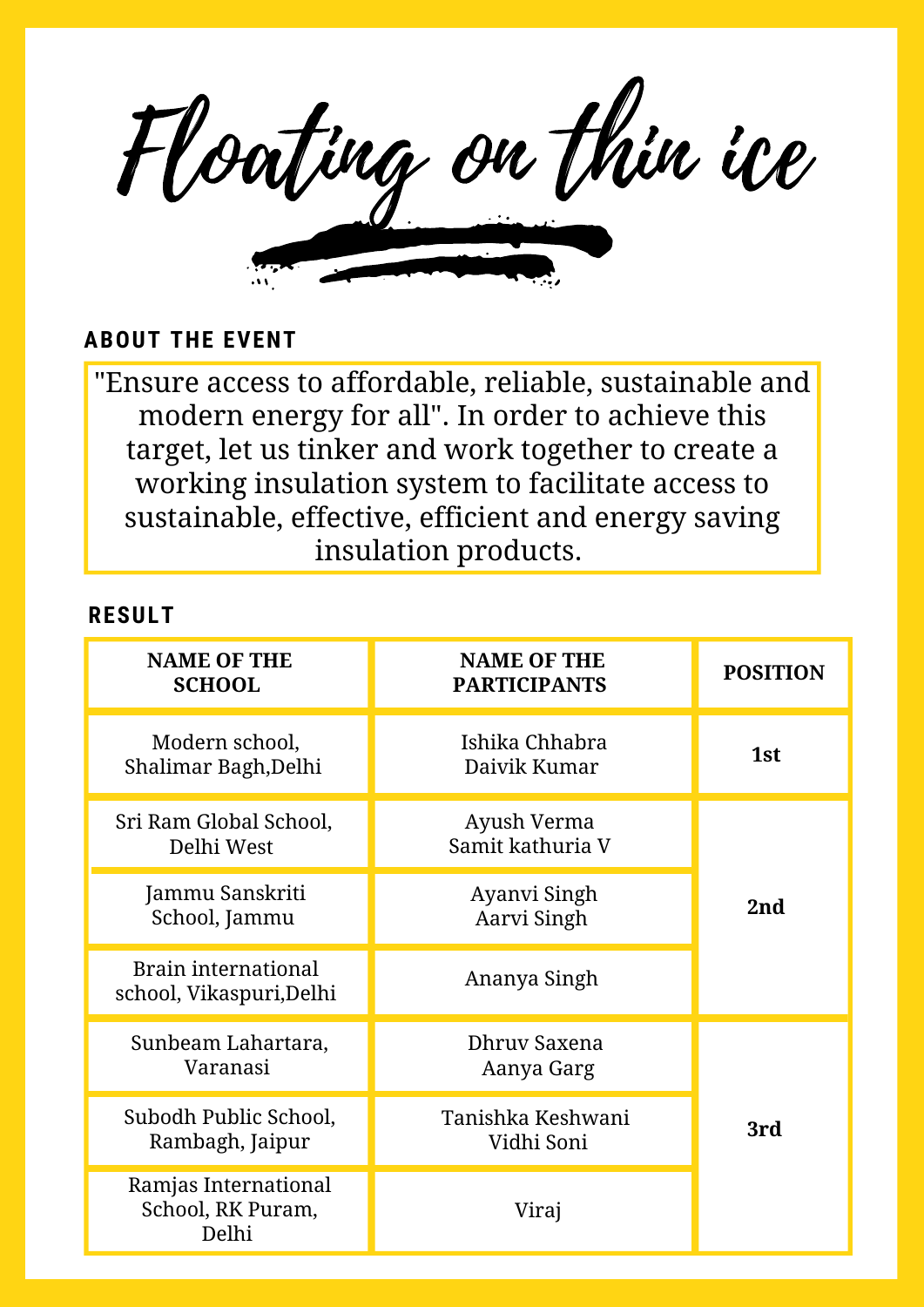Digital Tinker's Trophy **Bal Bharti Public School, Dwarka, Delhi**